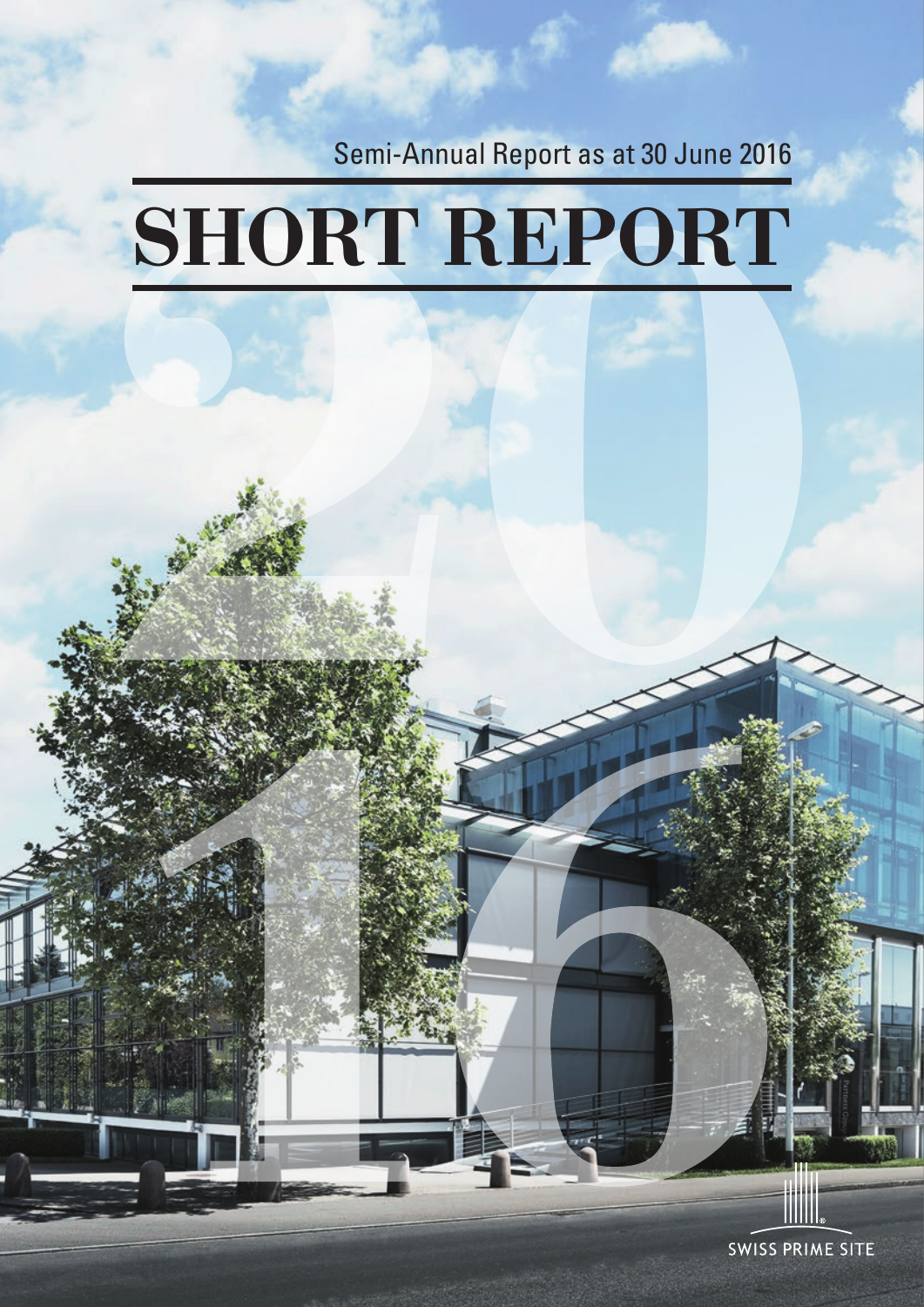# GROUP KEY FIGURES

| <b>Key financial figures</b>                                                                 | in               | 30.06.2012 | 30.06.2013 | 30.06.2014 | 30.06.2015 | 30.06.2016 |
|----------------------------------------------------------------------------------------------|------------------|------------|------------|------------|------------|------------|
|                                                                                              |                  |            |            |            |            |            |
| Rental income from properties                                                                | CHF <sub>m</sub> | 204.2      | 199.5      | 217.3      | 225.2      | 225.5      |
| Income from sale of trading properties                                                       | CHF <sub>m</sub> |            |            |            | 74.4       |            |
| Income from real estate services <sup>1</sup>                                                | CHF <sub>m</sub> |            | 45.6       | 48.4       | 52.5       | 54.8       |
| Income from retail <sup>2</sup>                                                              | CHF <sub>m</sub> | 76.2       | 74.2       | 71.0       | 65.7       | 60.2       |
| Income from assisted living <sup>3</sup>                                                     | CHF <sub>m</sub> |            |            | 77.3       | 77.4       | 151.9      |
| Operating income                                                                             | CHF <sub>m</sub> | 281.4      | 321.3      | 415.9      | 497.9      | 497.4      |
| Revaluation of investment properties, properties under<br>construction and development sites | CHF <sub>m</sub> | 130.4      | 169.8      | 53.6       | 99.7       | 32.8       |
| EBITDA                                                                                       | CHF <sub>m</sub> | 297.5      | 349.7      | 236.0      | 315.9      | 226.3      |
| Operating profit (EBIT)                                                                      | CHF <sub>m</sub> | 289.4      | 339.4      | 221.1      | 300.2      | 207.0      |
| Profit                                                                                       | CHF <sub>m</sub> | 177.8      | 222.3      | 137.2      | 191.0      | 132.0      |
| Cash flow from operating activities                                                          | CHF <sub>m</sub> | 86.4       | 109.5      | 497.8      | 154.8      | 85.3       |
| Shareholders' equity                                                                         | CHF <sub>m</sub> | 3433.7     | 3964.7     | 4026.0     | 4776.8     | 4948.6     |
| Equity ratio                                                                                 | %                | 39.5       | 42.0       | 39.2       | 44.4       | 45.3       |
| Borrowed capital                                                                             | CHF <sub>m</sub> | 5254.9     | 5475.0     | 6237.0     | 5975.9     | 5974.0     |
| Return on equity (ROE)                                                                       | %                | 10.4       | 11.9       | 6.8        | 8.9        | 5.4        |
| Return on invested capital (ROIC)                                                            | %                | 5.5        | 5.9        | 3.6        | 4.5        | 3.3        |
| Financial figures excluding revaluation effects <sup>4</sup>                                 |                  |            |            |            |            |            |
| EBITDA                                                                                       | CHF <sub>m</sub> | 167.2      | 179.9      | 182.5      | 216.1      | 193.5      |
| Operating profit (EBIT)                                                                      | CHF <sub>m</sub> | 159.1      | 169.7      | 167.5      | 200.5      | 174.2      |
| Profit                                                                                       | CHF <sub>m</sub> | 91.1       | 110.4      | 107.0      | 133.4      | 120.3      |
| Return on equity (ROE)                                                                       | %                | 5.4        | 6.1        | 5.4        | 6.3        | 4.9        |
| Return on invested capital (ROIC)                                                            | $\frac{0}{0}$    | 3.5        | 3.5        | 3.0        | 3.4        | 3.1        |
| Real estate portfolio                                                                        |                  |            |            |            |            |            |
|                                                                                              |                  |            |            |            |            |            |
| Fair value of real estate portfolio                                                          | CHF <sub>m</sub> | 8350.0     | 8876.4     | 9558.0     | 9904.9     | 9886.4     |
| of which projects/development properties                                                     | CHF m            | 130.6      | 384.8      | 602.6      | 193.0      | 264.3      |
| Number of properties                                                                         | Number           | 186        | 187        | 194        | 188        | 184        |
| Rental floor space                                                                           | m <sup>2</sup>   | 1411432    | 1453994    | 1531876    | 1633323    | 1498123    |
| Vacancy rate                                                                                 | $\%$             | 5.4        | 6.1        | 6.8        | 7.4        | 6.4        |
| Average discount rate                                                                        | $\%$             | 4.26       | 4.09       | $3.98\,$   | 3.75       | 3.60       |
| Key figures per share                                                                        |                  |            |            |            |            |            |
| Share price as at balance sheet date                                                         | CHF              | 79.15      | 69.45      | 73.50      | 70.95      | 88.20      |
| Shares issued                                                                                | Number           | 54 555 802 | 60 503 081 | 60 503 081 | 69651534   | 71478917   |
| Earnings per share (EPS)                                                                     | CHF              | 3.27       | 3.69       | 2.25       | 2.96       | 1.89       |
| Market capitalisation                                                                        | CHF m            | 4318.1     | 4201.9     | 4447.0     | 4941.8     | 6304.4     |
| Distribution per share                                                                       | CHF              | 3.60       | 3.60       | 3.60       | 3.70       | 3.70       |
| Cash yield <sup>5</sup>                                                                      | $\%$             | 5.1        | 4.7        | 5.2        | 5.1        | 4.7        |
| Performance (total return) p.a.                                                              | $\%$             | 15.0       | $-6.8$     | 11.0       | 2.1        | 29.8       |
| <b>Employees</b>                                                                             |                  |            |            |            |            |            |
| Number of employees as at balance sheet date                                                 | Persons          | 734        | 1451       | 3034       | 3183       | 5346       |
| Full-time equivalents as at balance sheet date                                               | <b>FTE</b>       | 534        | 1181       | 2334       | 2444       | 3976       |
|                                                                                              |                  |            |            |            |            |            |

1 acquisition of immoveris ag and immoveris properties ag as at 27.05.2016

2 transfer of the restaurant operating business of Clouds Gastro AG to Candrian Catering AG as at 01.07.2015

 $^{\rm 3}$  acquisition of Boas Senior Care as at 29.02.2016, SENIOcare Group as at 01.10.2015 and WGDM Papillon AG as at 01.07.2015<br><sup>4</sup> revaluations and deferred taxes<br><sup>5</sup> based on year-end closing price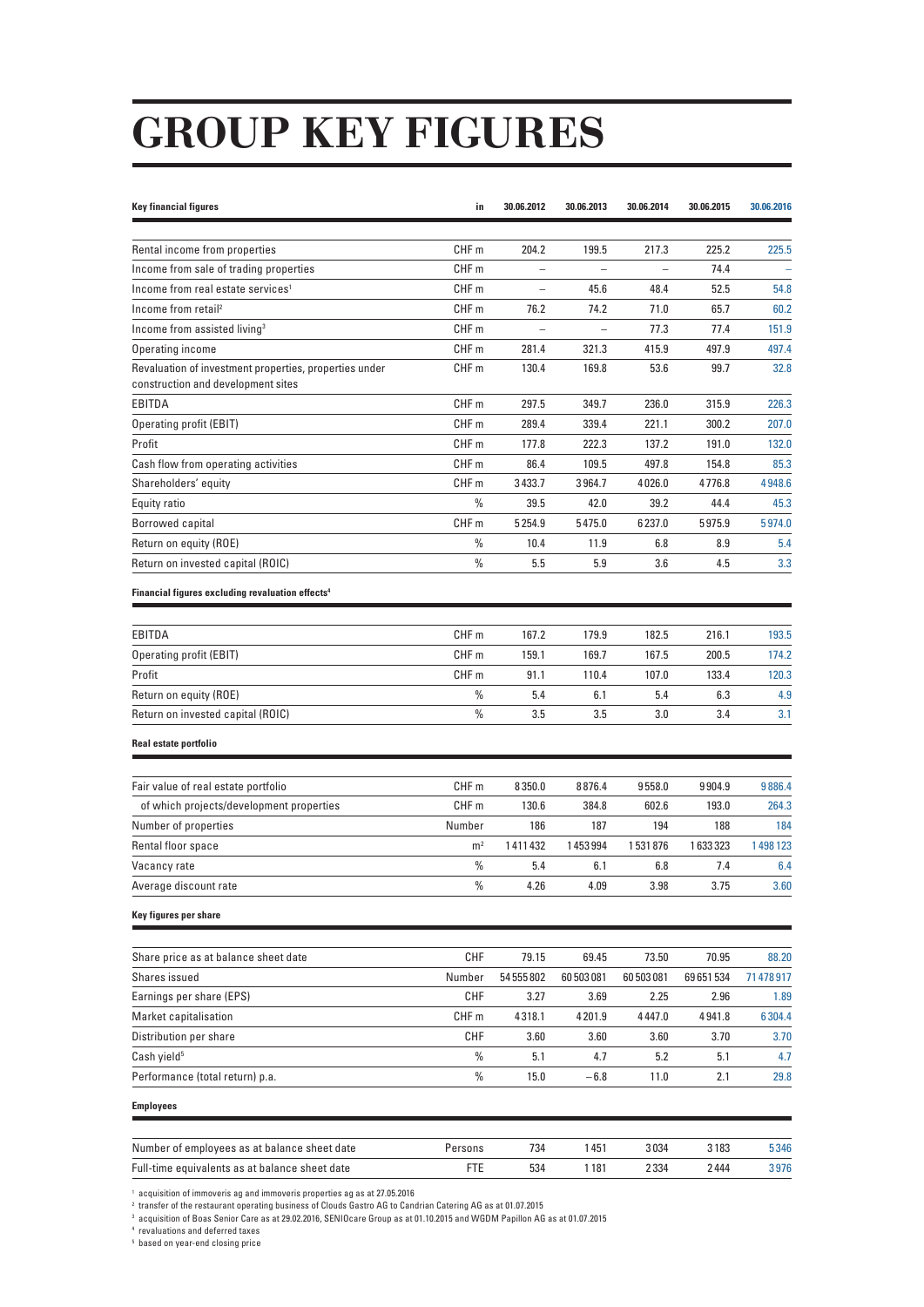### SWISS PRIME SITE AT A GLANCE

#### **THE GROUP CONFIDENTIAL CONTINUES INTO A REGISTER OF A REGISTER OF A REGISTER OF A REGISTER OF A REGISTER OF A REGISTER OF A REGISTER OF A REGISTER OF A REGISTER OF A REGISTER OF A REGISTER OF A REGISTER OF A REGISTER OF**

#### **PROFILE**

Swiss Prime Site AG is Switzerland's leading real estate investment company and has been listed on the SIX Swiss Exchange since April 2000. The Group's high-quality real estate portfolio is valued at roughly CHF 10.0 billion and is distinguished by the first-class prestige of its locations and properties, comprising primarily commercial properties situated in prime economic locations in Switzerland. Real estate-related business fields round out the business model.

#### **FOCUS**

Swiss Prime Site's strategic focus is directed at investments in high-quality Swiss properties harbouring a high return potential as well as long-term opportunities for achieving growth and boosting value. The risk-optimised investment strategy is based on strict and proven investment criteria. The focal point is on sustainable value creation: performance for shareholders as well as advantages for tenants, their employees and customers. With active management of the real estate and business field portfolios, Swiss Prime Site is focused on ensuring and further expanding its competitive capabilities in the respective business fields.

**PROFIT BEFORE REVALUATION EFFECTS** in CHF m from 01.01. to 30.06.





**OPERATING PROFIT (EBIT) BEFORE REVALUATIONS** in CHF m from 01.01. to 30.06.





**FAIR VALUE OF THE REAL ESTATE PORTFOLIO** in CHF bn as at 30.06.

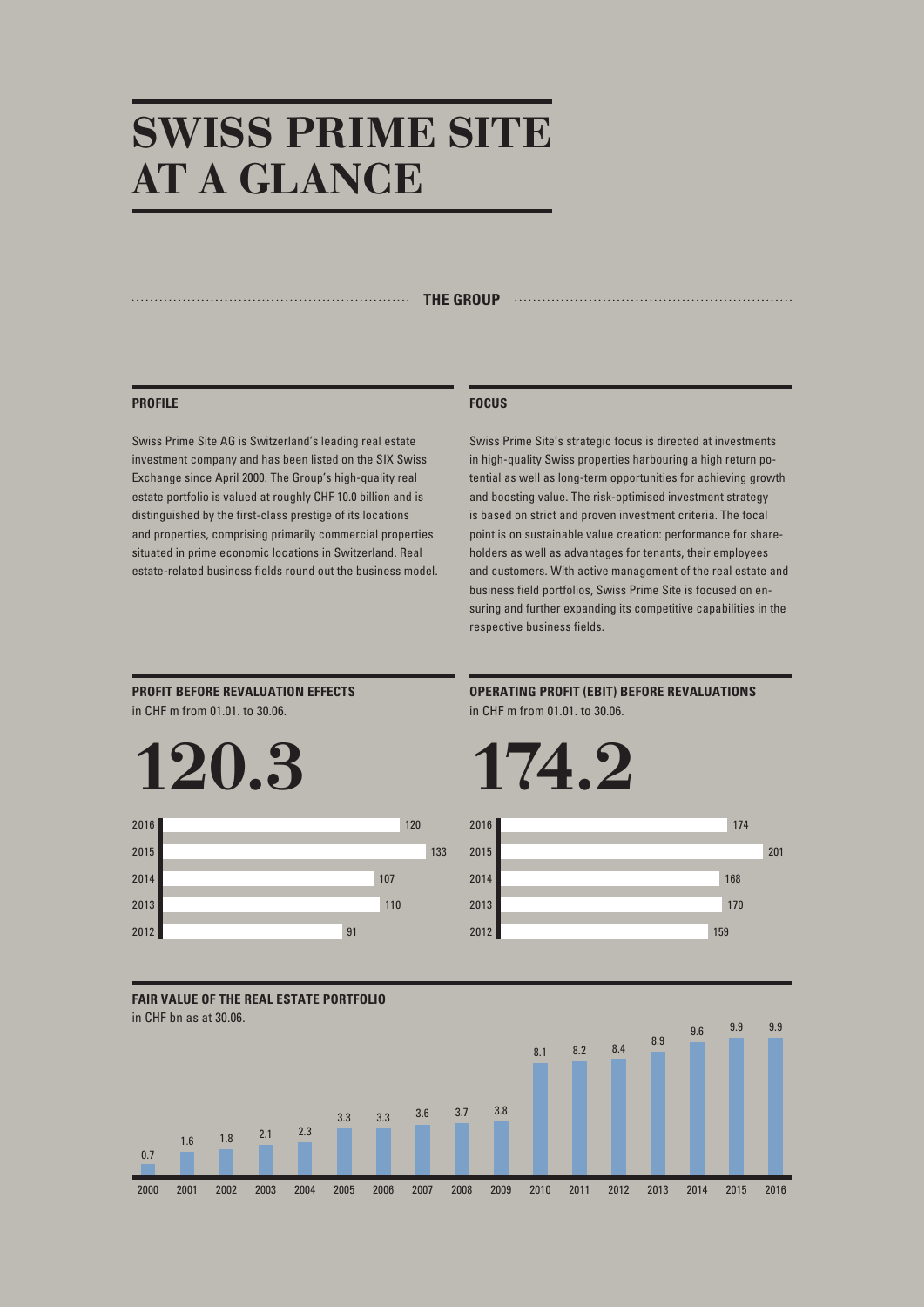#### **THE BUSINESS FIELDS**

#### **REAL ESTATE**

**RETAIL**

The Real Estate business field comprises the core business of real estate investments as well as Wincasa AG, Switzerland's leading provider of real estate services. Swiss Prime Site's investment focus is directed at highquality properties situated in prime locations, primarily with commercially utilised floor space as well as development projects.

The Retail business field consists of Jelmoli – The House of Brands in Zurich, the leading premium department store in Switzerland. Roughly half of the total retail floor space of  $23800 \text{ m}^2$  generates sales from third parties according to the shop-in-shop model. The rest of the floor space is self-managed by Jelmoli.

### **OPERATING INCOME1**

in CHF m | Number of employees



<sup>1</sup> acquisition of Wincasa AG as at 25.10.2012. FY 2015 includes CHF 74.4 million of income from the one-time sale of condominiums at the Maag Site.

#### **OPERATING INCOME1**

in CHF m | Number of employees



<sup>1</sup> transfer of the restaurant operating business of Clouds Gastro AG to Candrian Catering AG as at 01.07.2015 (self-managed)

#### **ASSISTED LIVING**

The Assisted Living business field comprises Tertianum Group with the brands «Tertianum residences», «Perlavita geriatric care facilities», «Vitadomo senior centres», «SENIOcare residences and geriatric care facilities» as well as «Boas Senior Care». Tertianum Group is the leading private provider in the assisted living sector in Switzerland.

#### **OPERATING INCOME1**

in CHF m | Number of employees



<sup>1</sup> acquisition of Tertianum AG as at 12.07.2013, SENIOcare Group as at 01.10.2015 and Boas Senior Care as at 29.02.2016

### **KEY FIGURES**

in CHF m as at 30.06.

|                            | 2015  | 2016  |  |
|----------------------------|-------|-------|--|
|                            |       |       |  |
| <b>Operating</b><br>income | 348.5 | 265.8 |  |
| Investments                | 71.2  | 168.3 |  |
| Number of<br>employees     | 834   | 900   |  |

#### **KEY FIGURES**

in CHF m as at 30.06.

|                            | 2015 | Ŀ    |
|----------------------------|------|------|
|                            |      |      |
| <b>Operating</b><br>income | 75.2 | 69.0 |
| Investments                | 3.8  | 6 1  |
| Number of<br>employees     | 658  | 584  |
|                            |      |      |

### **KEY FIGURES**

in CHF m as at 30.06.

|                            | 2015  | 2016  |
|----------------------------|-------|-------|
|                            |       |       |
| <b>Operating</b><br>income | 102.5 | 189.8 |
| Investments                | 8.2   | 79.1  |
| Number of<br>employees     | 1691  | 3862  |
|                            |       |       |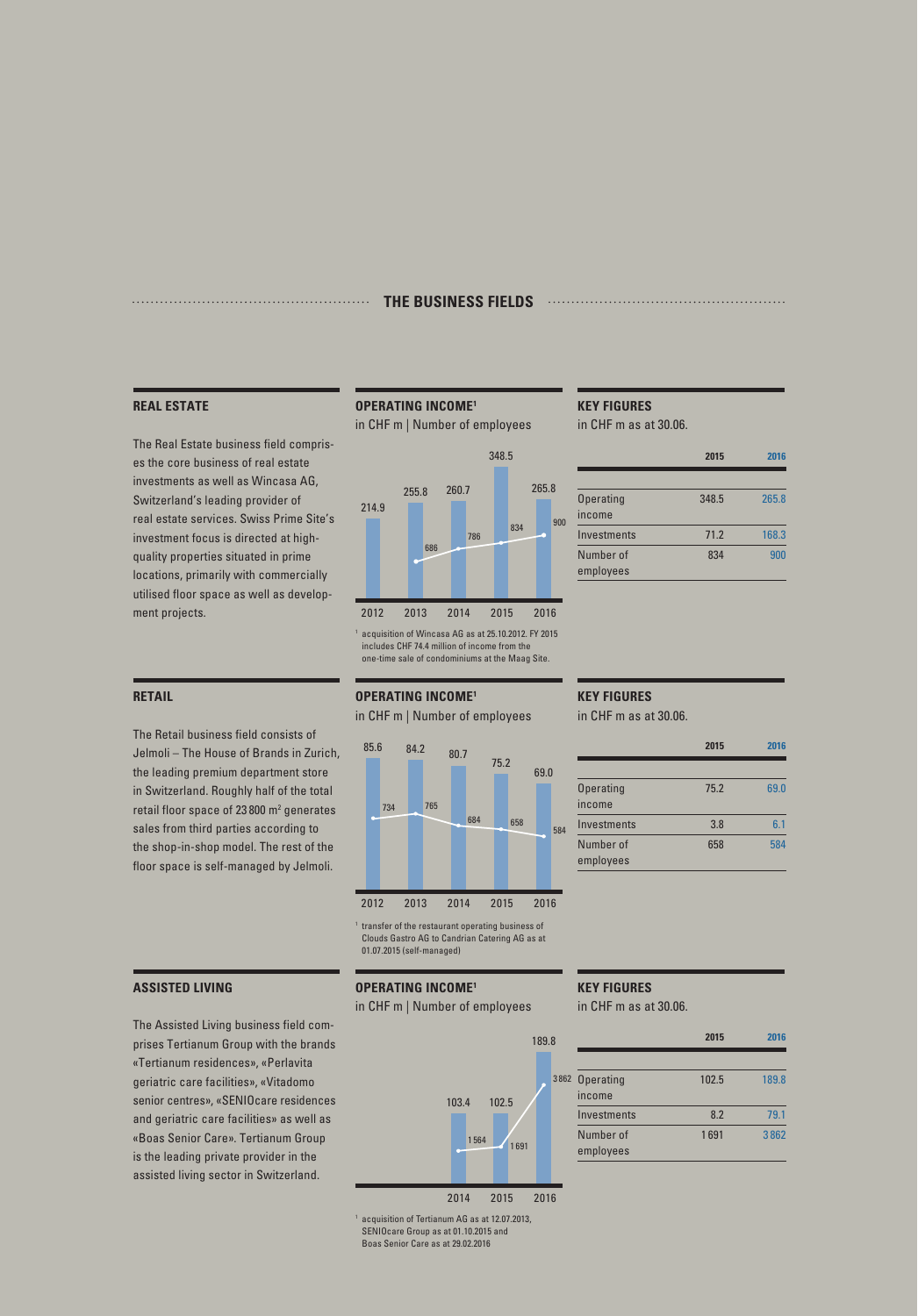# SUMMARY OF KEY FIGURES

The performance turned in by Swiss Prime Site is manifested in the robust operating income of CHF 497.4 million, in the wake of the record year of 2015. The core Real Estate business realised rental income of CHF 225.5 million as well as a renewed revaluation gain of CHF 32.8 million. Assisted Living doubled its income to CHF 151.9 million in the reporting period. Swiss Prime Site's forecast for 2016 continues to call for rising rental income and total operating income that surpasses the previous year's level. The Company also expects a renewed reduction in the vacancy rate.